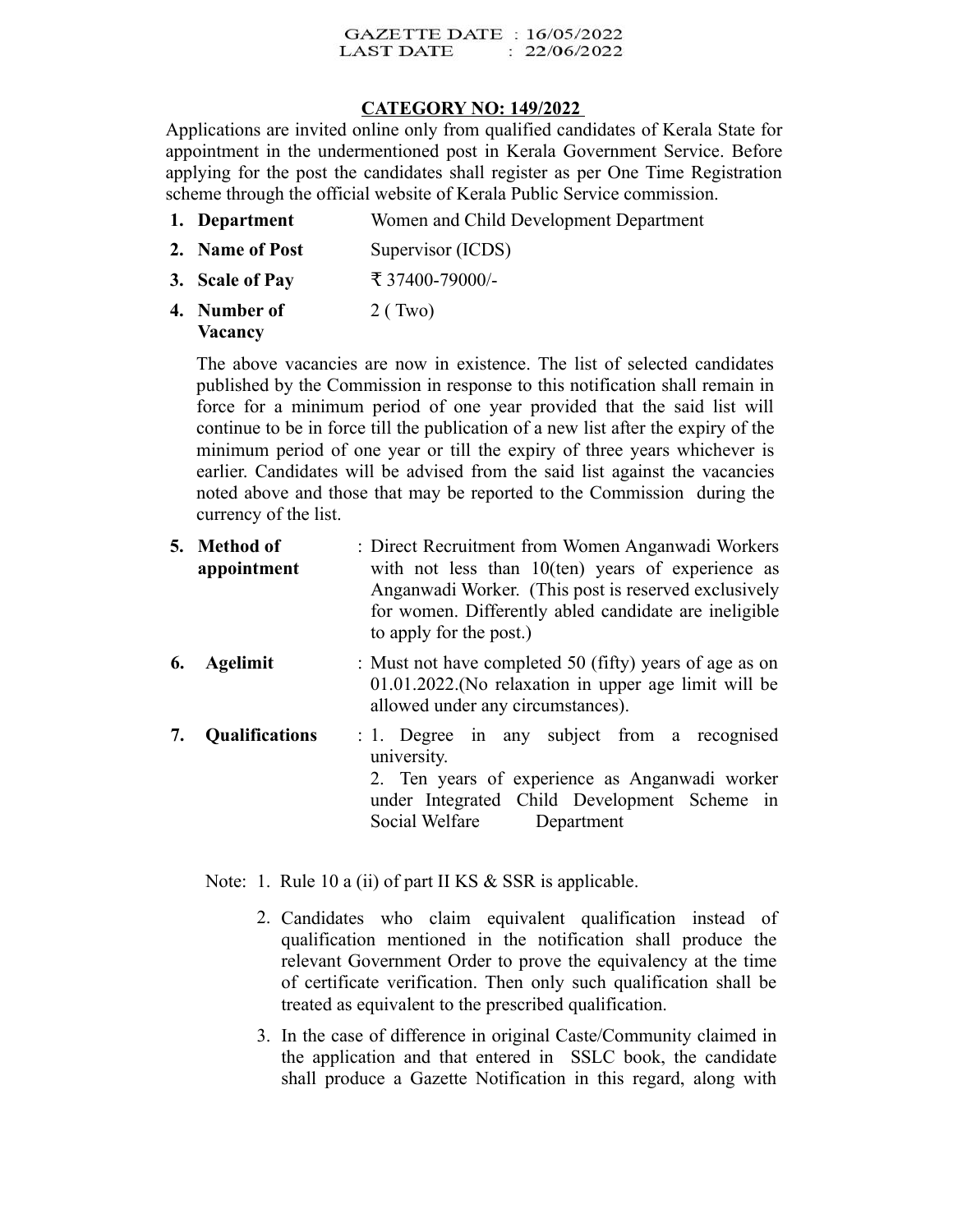Non Creamy Layer Certificate / Community Certificate at the time of certificate verification.

4. Candidates shall produce Service certificates in original (in the format appended below) obtained from the Child Development Project Officer to prove their experience in the respective category in the Department (as and when called for by Commission)

## SERVICE CERTIFICATE

*(To be submitted to the Kerala Public Service Commission)*

|                  | 1 Name of the Candidate                                            |              |           |          |        |      |
|------------------|--------------------------------------------------------------------|--------------|-----------|----------|--------|------|
|                  | 2 Name of the post held by the applicant                           |              |           |          |        |      |
|                  | 3 Name of the Department                                           |              |           |          |        |      |
| $\left 4\right $ | of<br>commencement of<br>service<br>Date<br>as<br>Anganwadi worker |              |           |          |        |      |
|                  | 5 Service particulars:-                                            |              |           |          |        |      |
| SI.<br>No        | Name of post<br>held                                               | Total period |           | Duration |        |      |
|                  |                                                                    | From         | <b>To</b> | Year     | Months | Days |
|                  |                                                                    |              |           |          |        |      |
|                  |                                                                    |              |           |          |        |      |
|                  |                                                                    |              |           |          |        |      |
|                  |                                                                    |              |           |          |        |      |
|                  |                                                                    |              |           |          |        |      |
|                  |                                                                    |              |           |          |        |      |
|                  | <b>Total Service</b>                                               |              |           |          |        |      |

Certified that the above details in respect of Smt……………………………………… ......who is working as /has worked as Anganwadi Worker have been verified by me with service particulars as given in the Service Records of the candidate and they are found correct. Also certified that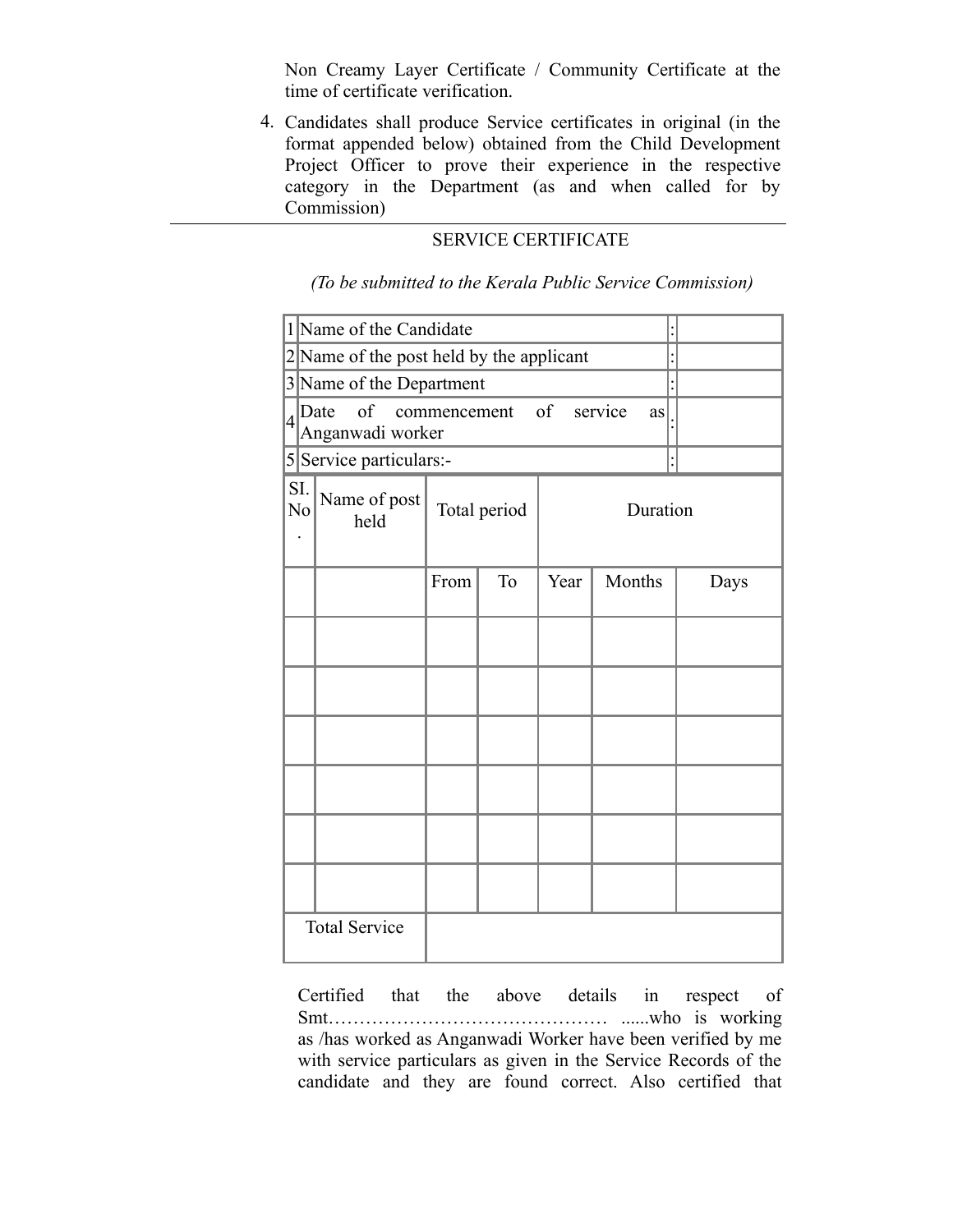Smt………………………………………………........is eligible to apply for the post of Supervisor ICDS by direct recruitment from Graduate Anganwadi workers.

 Signature Name Name Child Development Project Officer ICDS

Place: Date:

(Office Seal)

## **8. Method of submitting applications :-**

**(a)** Candidates must register as per 'ONE TIME REGISTRATION' with the Official Website of Kerala Public Service Commission [www.keralapsc.gov.in](http://www.kerealapsc.gov.in/) before applying for the post. Candidates who have registered can apply by logging on to their profile using their User-ID and password. Candidates must click on the 'Apply Now' button of the respective posts in the Notification Link to apply for the post. The photograph uploaded in the profile should be one taken after 31.12.2012. Candidates who register for the first time through one time registration from 1.1.2022 onwards shall upload photograph taken within six months.Name of the candidate and the date of taking photograph should be printed at the bottom portion. The photograph once uploaded meeting all requirements shall be valid for 10 years from the date of uploading. There is no change in other instructions regarding the uploading of photographs. No application fee is required. Candidates are responsible for the correctness of the personal information and secrecy of password. Before the final submission of the application, candidates must ensure correctness of the information on their profile. They must quote the User-ID for further communication with the Commission. Application once submitted is received as provisional and the details cannot be deleted or altered after submission. **Candidates are advised to keep a printout or soft copy of the online application for future reference. Candidates can take the printout of the application by clicking on the link 'My applications' in their profile. All correspondences with the Commission, regarding the application should be accompanied with the print out of the application**. The application will be summarily rejected if non-compliance with the notification is found in the due course of processing .Original documents to prove qualification, experience, age, Community etc. have to be produced as and when called for